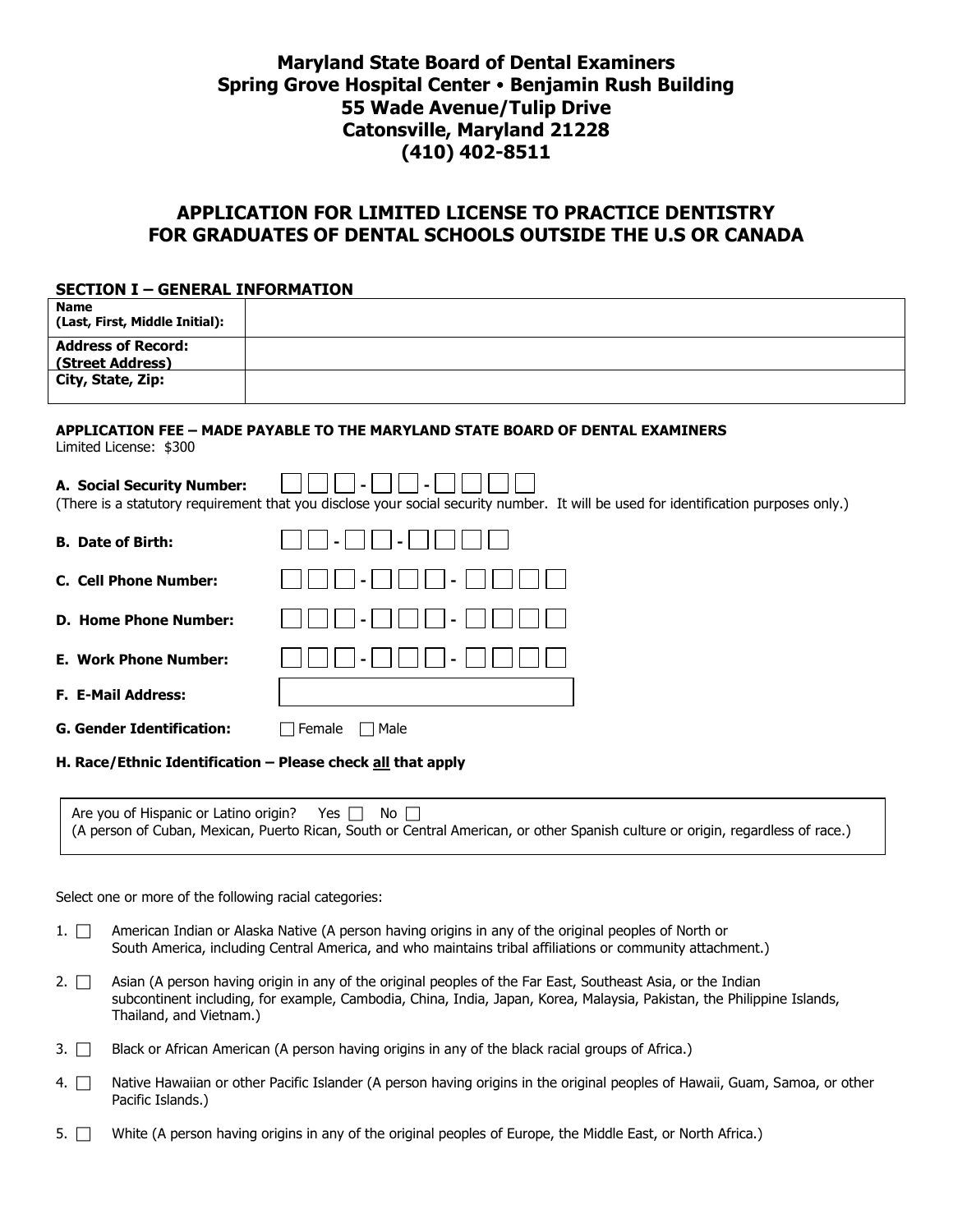#### **I. Licensure in other states:**

List other states or jurisdiction in which you hold or have held a dental license. Include license number(s).

| <b>State</b> | <b>License Number</b> |
|--------------|-----------------------|
|              |                       |
|              |                       |
|              |                       |

#### **SECTION II - EDUCATION**

**A. School of Graduation (DDS, DMD, or equivalent) (Name, City, State, Country):** 

| <b>B. Date of Graduation:</b> | <b>Degree Earned:</b> |  |
|-------------------------------|-----------------------|--|
|                               |                       |  |

**\_\_\_\_\_\_\_\_\_\_\_\_\_\_\_\_\_\_\_\_\_\_\_\_\_\_\_\_\_\_\_\_\_\_\_\_\_\_\_\_\_\_\_\_\_\_\_\_\_\_\_\_\_\_\_\_\_\_\_\_\_\_\_\_\_\_\_\_\_\_\_\_\_\_\_\_\_\_\_\_\_\_\_\_\_**

**\_\_\_\_\_\_\_\_\_\_\_\_\_\_\_\_\_\_\_\_\_\_\_\_\_\_\_\_\_\_\_\_\_\_\_\_\_\_\_\_\_\_\_\_\_\_\_\_\_\_\_\_\_\_\_\_\_\_\_\_\_\_\_\_\_\_\_\_\_\_\_\_\_\_\_\_\_\_\_\_\_\_\_\_\_\_**

**C. College or University of Formal General Clinical Training (U.S. or Canada):**

**D. Dates Attended: \_\_\_\_\_\_\_\_\_\_\_\_\_\_\_\_\_\_\_\_\_\_**

#### **SECTION III - CHARACTER AND FITNESS**

**If you answer "YES" to any question(s) in Section III – Character and Fitness, attach a separate page with a complete explanation of each occasion. Each attachment must have your name in print, signature, and date.**

| <b>YES</b> | <b>NO</b> |                                                                                                                                                                                                                                                                                                                                                                                                                                                                                                                           |
|------------|-----------|---------------------------------------------------------------------------------------------------------------------------------------------------------------------------------------------------------------------------------------------------------------------------------------------------------------------------------------------------------------------------------------------------------------------------------------------------------------------------------------------------------------------------|
| $\Box$     | ⊓         | a. Has any licensing or disciplinary board of any jurisdiction, including Maryland, or any federal entity denied your<br>application for licensure, reinstatement, or renewal, or taken any action against your license, including but not<br>limited to reprimand, suspension, revocation, a fine, or non-judicial punishment? If you are under a Board Order<br>or were ever under a Board Order in a state other than Maryland you must enclose a certified legible copy of the<br>entire Order with this application. |
| $\Box$     | $\Box$    | b. Have any investigations or charges been brought against you or are any currently pending in any jurisdiction,<br>including Maryland, by any licensing or disciplinary board or any federal or state entity?                                                                                                                                                                                                                                                                                                            |
| $\Box$     | $\Box$    | c. Has your application for a dentist license in any jurisdiction been withdrawn for any reason?                                                                                                                                                                                                                                                                                                                                                                                                                          |
| $\Box$     | $\Box$    | d. Has an investigation or charge been brought against you by a hospital, related institution, or alternative health<br>care system?                                                                                                                                                                                                                                                                                                                                                                                      |
| $\Box$     | $\Box$    | e. Have you had any denial of application for privileges, been denied for failure to renew your privileges, or<br>limitation, restriction, suspension, revocation or loss of privileges in a hospital, related health care facility, or<br>alternative health care system?                                                                                                                                                                                                                                                |
| ப          | $\Box$    | f. Have you pled guilty, nolo contendere, had a conviction or receipt of probation before judgment or other<br>diversionary disposition of any criminal act, excluding minor traffic violations?                                                                                                                                                                                                                                                                                                                          |
| $\Box$     | □         | g. Have you pled guilty, nolo contendere, had a conviction, or receipt of probation before judgment or other<br>diversionary disposition for an alcohol or controlled dangerous substance offense, including but not limited to<br>driving while under the influence of alcohol or controlled dangerous substances?                                                                                                                                                                                                       |
| $\Box$     | $\Box$    | h. Do you have criminal charges pending against you in any court of law, excluding minor traffic violations?                                                                                                                                                                                                                                                                                                                                                                                                              |
| $\Box$     | $\Box$    | i. Do you have a physical condition that impairs your ability to practice dentistry?                                                                                                                                                                                                                                                                                                                                                                                                                                      |
| $\Box$     | $\Box$    | j. Do you have a mental health condition that impairs your ability to practice dentistry?                                                                                                                                                                                                                                                                                                                                                                                                                                 |
| $\Box$     | $\Box$    | k. Have the use of drugs and/or alcohol resulted in an impairment of your ability to practice dentistry?                                                                                                                                                                                                                                                                                                                                                                                                                  |
| $\Box$     | $\Box$    | I. Have you illegally used drugs?                                                                                                                                                                                                                                                                                                                                                                                                                                                                                         |
| $\Box$     | $\Box$    | m. Have you surrendered or allowed your license to lapse while under investigation by any licensing or disciplinary<br>board of any jurisdiction, including Maryland, or any federal or state entity?                                                                                                                                                                                                                                                                                                                     |
| $\Box$     | $\Box$    | n. Have you been named as a defendant in a filing or settlement of a malpractice action?                                                                                                                                                                                                                                                                                                                                                                                                                                  |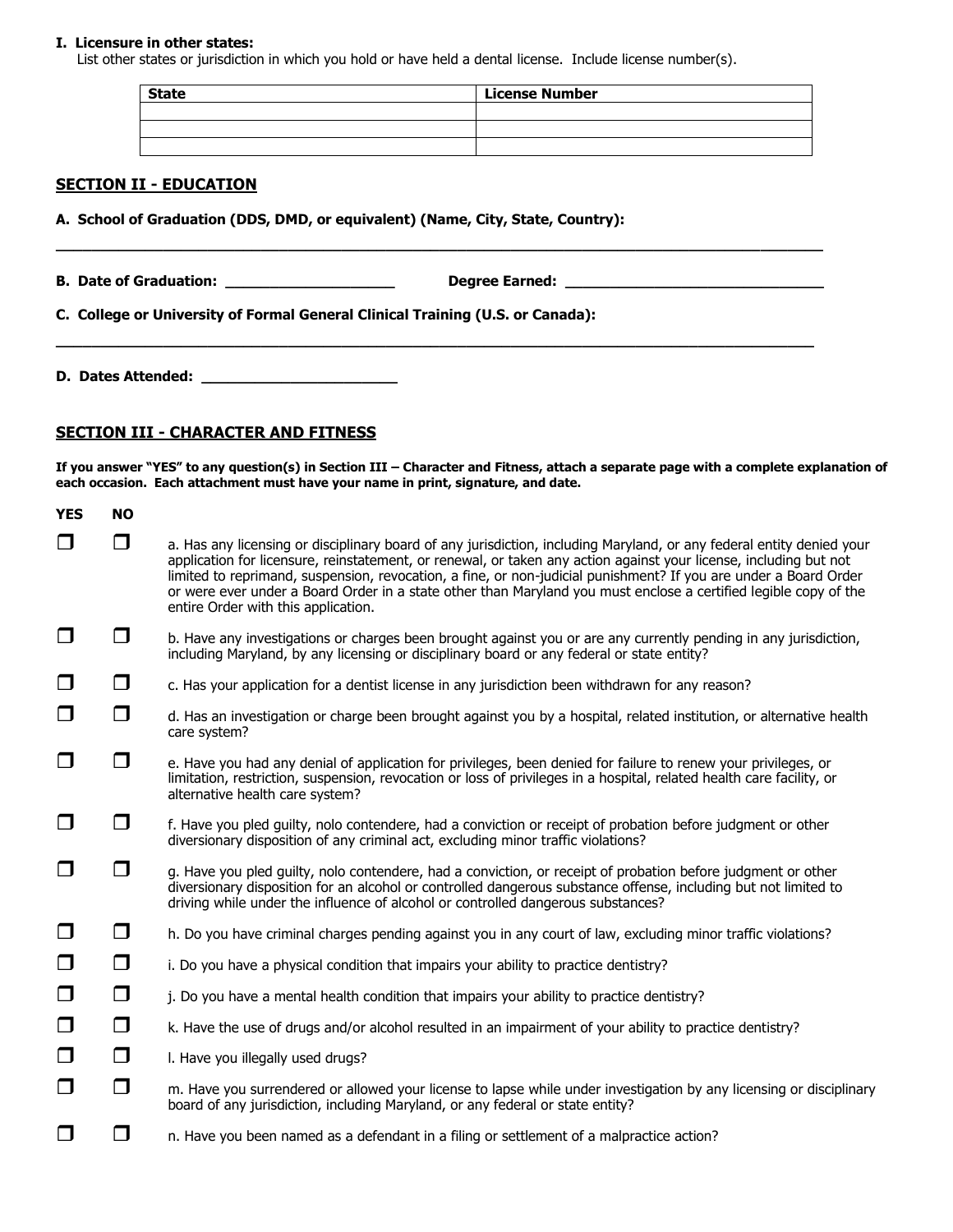## **SECTION III - CHARACTER AND FITNESS (CONT'D)**

#### **YES NO**



 o. Has your employment been affected or have you voluntarily resigned from any employment, in any setting, or have you been terminated or suspended, from any hospital, related health care or other institution, or any federal entity for any disciplinary reasons or while under investigation for disciplinary reasons?

The Well Being Committee assists dentists and their families who are experiencing personal problems. The Committee has helped many dentists over the years with problems such as stress, drug dependence, alcoholism, depression, medical problems, infectious diseases, neurological disorders and other illnesses that cause impairment. For more information, dentists may visit **[www.dentistwellbeing.com](http://www.denistwellbeing,com/).**

#### **Incomplete applications will be returned and will be subject to a \$50.00 application reprocessing fee.**

## **SECTION IV – FACILITY**

**A. Location where applicant will practice: (name and address)**

#### **Notice For Mailing List:**

The information collected on this application form is collected for the purposes of the Board's functions under the Annotated Code of MD, Health Occupations Article, Title 4. Failure to provide the information may result in denial of your application. You have a right to inspect, amend, and request correction of this information. The Board may permit inspection of this information or make it available to others only as permitted by federal and State law. Under the Maryland Public Information Act, the Annotated Code of MD, State Gov't Article, §10-617, the Board may provide, for a fee, a list of licensees' names and addresses to professional associations and other entities. You may request in writing that your name be omitted from such lists.

#### **Applicant Signature**

I hereby affirm that I have read and followed the above instructions. I hereby certify that all information in this application is accurate and correct.

 $\_$  ,  $\_$  ,  $\_$  ,  $\_$  ,  $\_$  ,  $\_$  ,  $\_$  ,  $\_$  ,  $\_$  ,  $\_$  ,  $\_$  ,  $\_$  ,  $\_$  ,  $\_$  ,  $\_$  ,  $\_$  ,  $\_$  ,  $\_$  ,  $\_$  ,  $\_$  ,  $\_$  ,  $\_$  ,  $\_$  ,  $\_$  ,  $\_$  ,  $\_$  ,  $\_$  ,  $\_$  ,  $\_$  ,  $\_$  ,  $\_$  ,  $\_$  ,  $\_$  ,  $\_$  ,  $\_$  ,  $\_$  ,  $\_$  ,

**Applicant Signature Date**

### **NOTARY SECTION**

| State of  | County of ______________________, Then personally appeared the above named |
|-----------|----------------------------------------------------------------------------|
|           | , and signed and sworn to the truth of the foregoing statements in my      |
| presence. |                                                                            |
|           |                                                                            |
| SEAL      |                                                                            |
|           |                                                                            |

**Revised 10-28-19**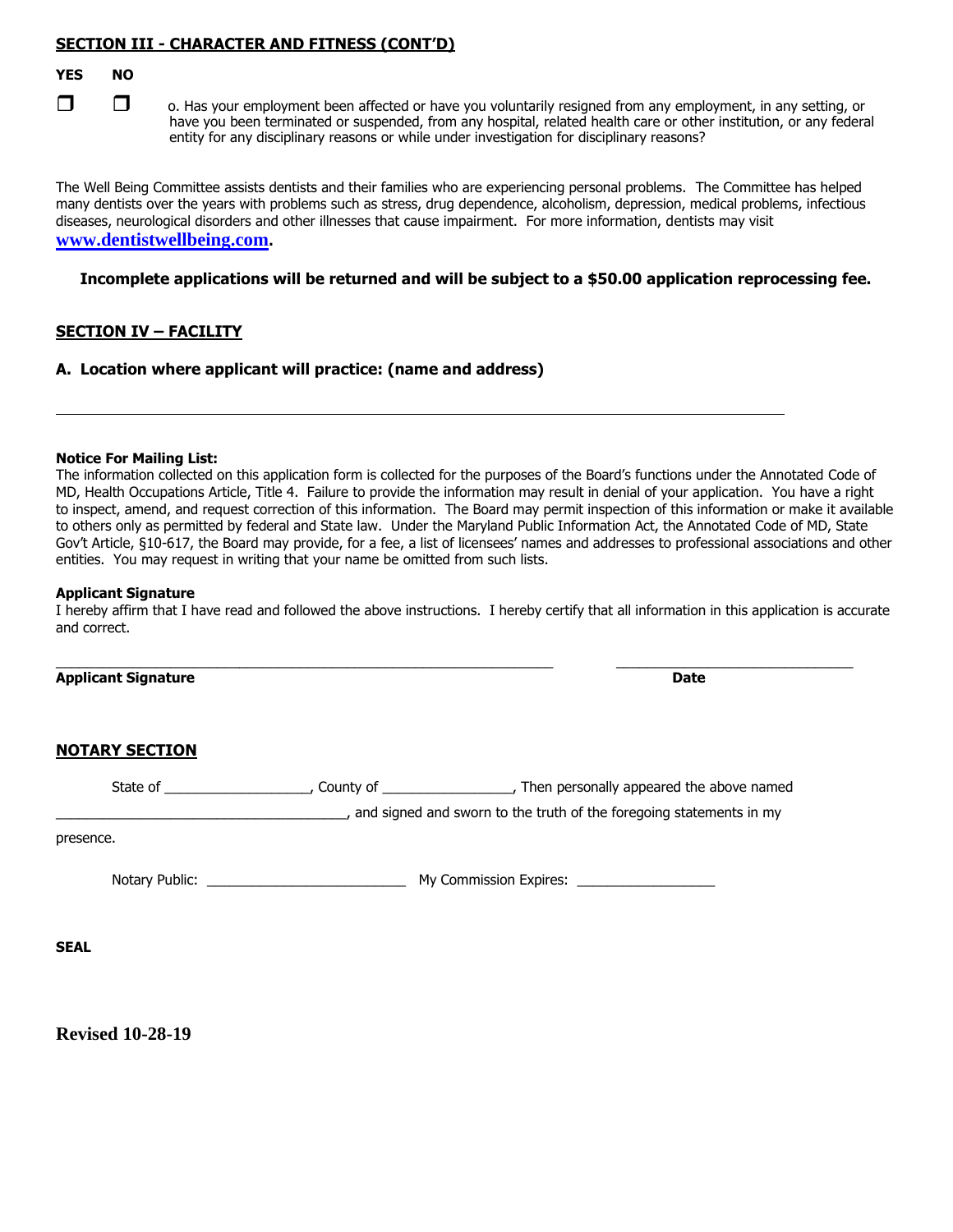# **MARYLAND STATE BOARD OF DENTAL EXAMINERS**

# **Application for Limited License to Practice Dentistry for Graduates of Schools Outside the U.S. or Canada**

# **Checklist**

*Please review prior to sending your application package to the Board.*

**Incomplete applications will be returned and will be subject to a \$50.00 application reprocessing fee.**

# **ALL CANDIDATES**

| 1. | Is your application completed front and back?                                                                                                                                                                                                                                                                                                                                                                                                                                                                                                                                                                                                                                                                                                                                                                                                                                                                                                          |
|----|--------------------------------------------------------------------------------------------------------------------------------------------------------------------------------------------------------------------------------------------------------------------------------------------------------------------------------------------------------------------------------------------------------------------------------------------------------------------------------------------------------------------------------------------------------------------------------------------------------------------------------------------------------------------------------------------------------------------------------------------------------------------------------------------------------------------------------------------------------------------------------------------------------------------------------------------------------|
|    | $\Box$ Did you sign and have the application notarized?                                                                                                                                                                                                                                                                                                                                                                                                                                                                                                                                                                                                                                                                                                                                                                                                                                                                                                |
| 2. | Did you enclose a written request from the hospital, sanitarium, or dental school to which the<br>license to practice dentistry is to be limited?                                                                                                                                                                                                                                                                                                                                                                                                                                                                                                                                                                                                                                                                                                                                                                                                      |
| 3. | Did you enclose a \$300 non-refundable fee made payable to the Maryland State Board of<br>Dental Examiners?                                                                                                                                                                                                                                                                                                                                                                                                                                                                                                                                                                                                                                                                                                                                                                                                                                            |
| 4. | Did you enclose only one photo that is between $2x2$ -inches and $3x3$ -inches with the required notarized<br>affidavit stating that "the photograph is a true photograph of me"? The photo must meet the following<br>guidelines: taken within the last 2 years to reflect your current appearance; front view of full face from<br>top of hair to shoulders; a natural expression; no hat or head covering that obscures the hair or hairline,<br>unless worn daily for religious purposes; no sunglasses, headphones, wireless hands-free devices or<br>similar items; no other individuals or distractions in the photo. Photos copied or digitally scanned from<br>driver's licenses or other official documents are not acceptable. In addition, low quality vending machine<br>or mobile phone photos are not acceptable. "Passport" photos are acceptable. Unacceptable photos will<br>be returned and may delay the issuance of your license. |
| 5. | Did you enclose evidence satisfactory to the Board that you have completed at least 2 years of formal<br>general clinical training in a United States or Canadian accredited institution?                                                                                                                                                                                                                                                                                                                                                                                                                                                                                                                                                                                                                                                                                                                                                              |
| 6. | Did you enclose a copy of the degree or diploma, including an English translation (if applicable),<br>issued to the applicant by the foreign dental school conferring it, properly authenticated by an official<br>of that dental school authorized to make the authentication?                                                                                                                                                                                                                                                                                                                                                                                                                                                                                                                                                                                                                                                                        |
| 7. | Did you enclose a copy, including an English translation (if applicable), of the subjects taken and the<br>credits earned at the foreign dental school, properly authenticated by an official of that foreign dental<br>school authorized to make the authentication?                                                                                                                                                                                                                                                                                                                                                                                                                                                                                                                                                                                                                                                                                  |
| 8. | Did you enclose a certified letter with the state seal affixed from each state in which you hold or have<br>ever held a license, verifying that the license is or was in good standing and that no disciplinary action<br>has ever been taken against the license?                                                                                                                                                                                                                                                                                                                                                                                                                                                                                                                                                                                                                                                                                     |
| 9. | Did you enclose two letters of recommendation that certify to the Board the good moral character as<br>well as the applicant's age, qualifications, background, and experience, if any?                                                                                                                                                                                                                                                                                                                                                                                                                                                                                                                                                                                                                                                                                                                                                                |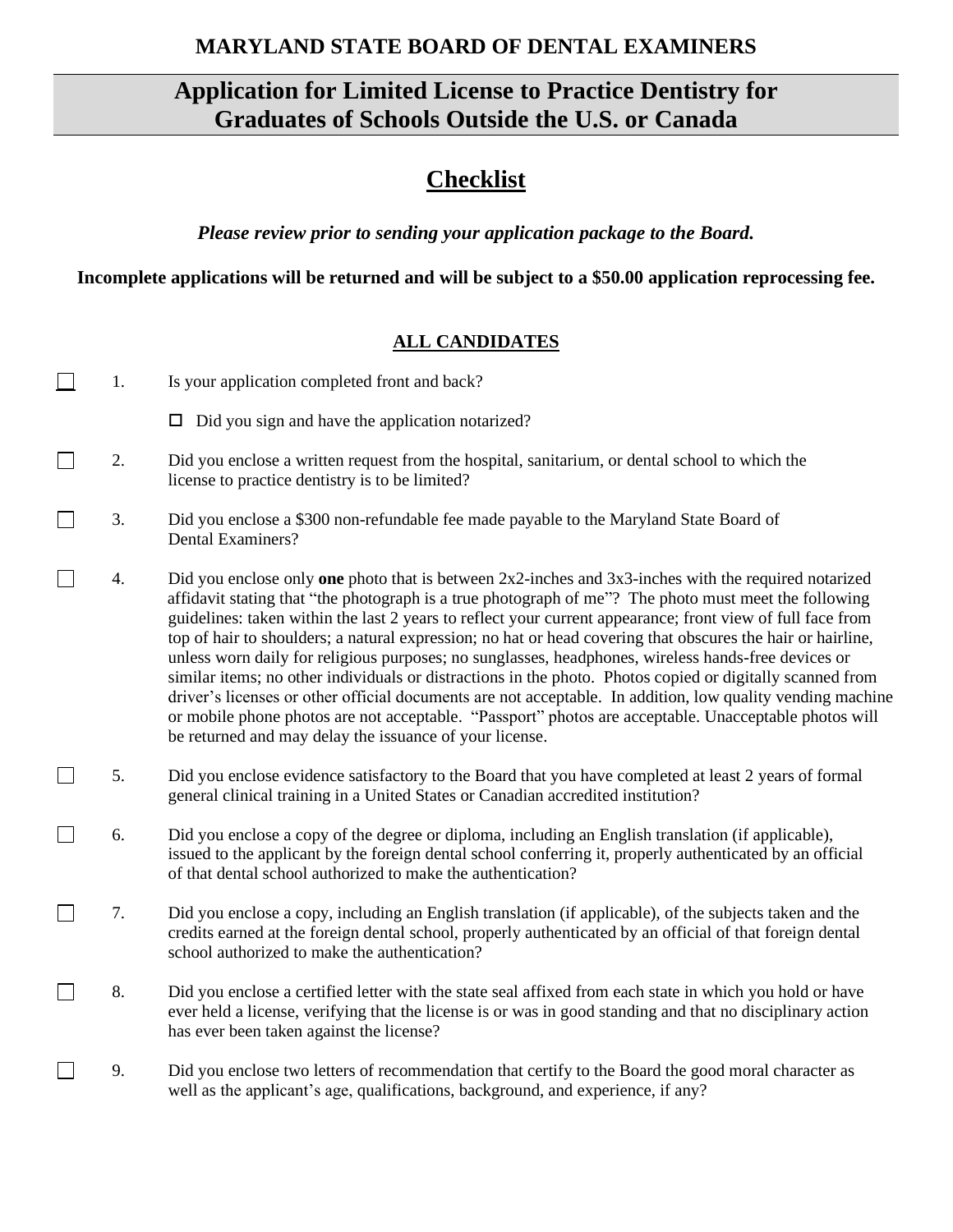- $\Box$ 10. Did you enclose a letter from the hospital, sanitarium, or dental school to which the license to practice dentistry is to be limited that indicates that you possess sufficient comprehension and communication skills in written and spoken English to enable you to adequately treat dental patients?
- $\Box$ 11. Did you enclose documentation of legal name change (i.e. marriage certificate or court documents) if the documents sent with the application are in another name?
- $\Box$ 12. A copy of the Applicant's National Practitioner Data Bank File? **("the Board" will obtain report)**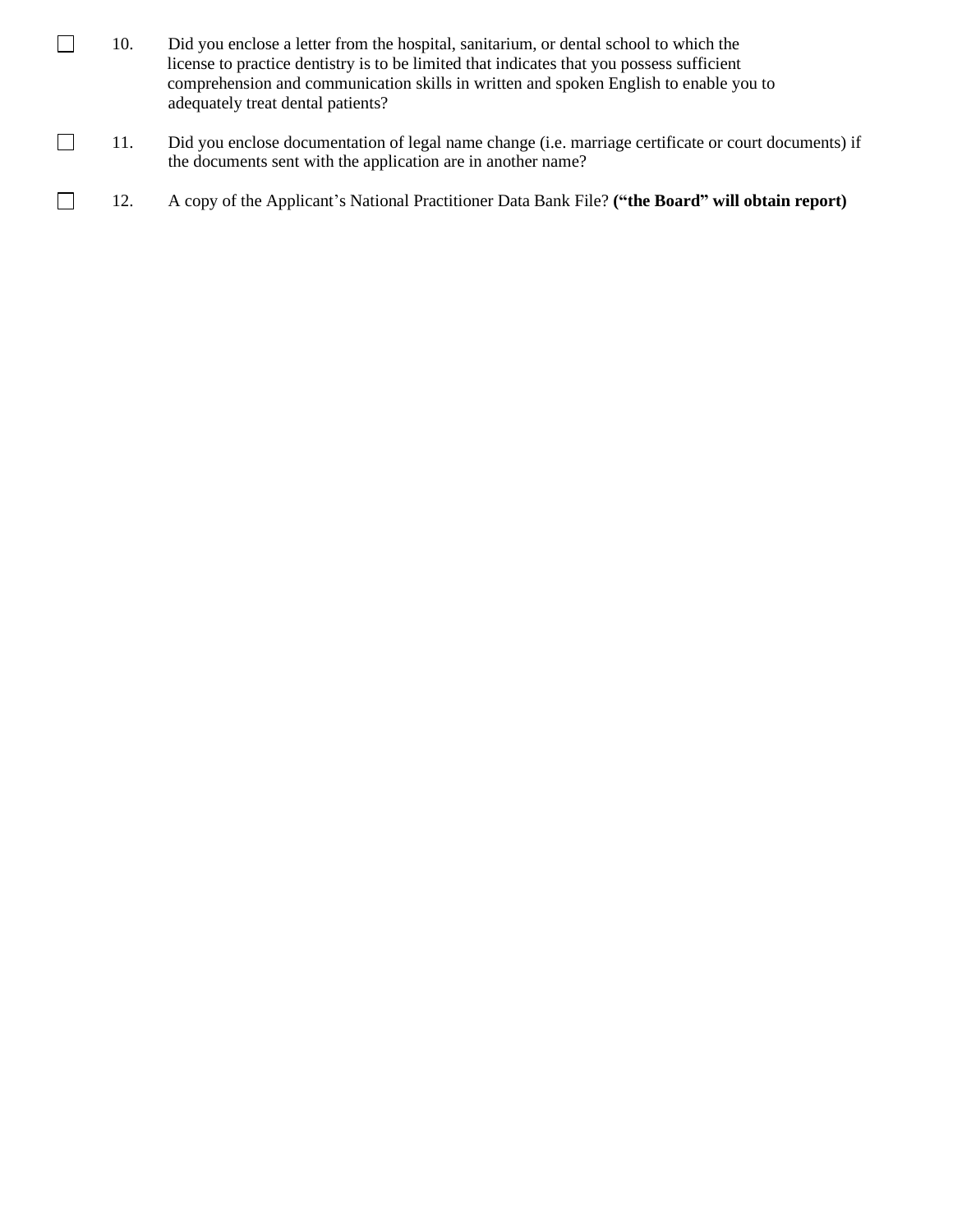# **MARYLAND STATE BOARD OF DENTAL EXAMINERS GUIDELINES FOR LIMITED LICENSE TO PRACTICE DENTISTRY FOR GRADUATES OF DENTAL SCHOOLS OUTSIDE THE UNITED STATES OR CANADA**

**The Board may not process a licensure application until each provision or requirement is met and each document is received. Please ensure that your application is complete before submitting it to our office.**

### **The applicant shall:**

- a. Be of good moral character; and
- b. Be at least 21 years old; and
- c. Have completed at least 2 years of formal general clinical training in a college or university that is authorized by any state or any province of Canada to grant the Degree of Doctor of Dental Surgery, Doctor of Dental Medicine, or its equivalent, and is recognized by the Board.

### **To apply for licensure, submit the Application for a Limited License to Practice Dentistry and enclose the following with your application:**

- $\triangleright$  A written request from the hospital, sanitarium, or dental school to which the license to practice dentistry is to be limited.
- $\geq$  A \$300 non-refundable fee.
- $\triangleright$  A photograph that meets the requirements contained in the Checklist with the following notarized statement: "The picture is a true photograph of me."
- ➢ Evidence satisfactory to the Board that the applicant has completed at least 2 years of formal general clinical training in a United States or Canadian accredited institution. Acceptable proof includes a **certified** copy of a diploma, official transcripts, or a letter from the school. Please do not submit your original copy. **The document must contain the raised, embossed school seal certifying its authenticity. However, letters from educational institutions on original letterhead, bearing an original signature do not require a raised, embossed school seal.**
- $\triangleright$  Proof of foreign dental education. A copy of the degree or diploma issued to the applicant by the foreign dental school conferring it, properly authenticated by an official of that dental school authorized to make the authentication. If the degree or diploma is in a language other than English, each document must be accompanied by an English translation, certified by an individual acceptable to the Board. Please contact the Board at 410-402-8511 to discuss the translator's credentials.
- $\triangleright$  Proof of courses taken. A copy of the subjects taken and the credits earned at the foreign dental school, properly authenticated by an official of that foreign dental school authorized to make the authentication. If the transcript is in a language other than English, each document must be accompanied by an English translation, certified by an individual acceptable to the Board. Please contact the Board at 410-402-8511 to discuss the translator's credentials.
- $\triangleright$  License. If applicable, a copy of a license to practice dentistry issued by the foreign country or proper subdivision of the country in which you have graduated, properly authenticated by the issuing authority.
- $\triangleright$  A certified letter with the state seal affixed from each state in which you hold or have ever held a license, verifying that the license is or was in good standing and that no disciplinary action has ever been taken against the license.